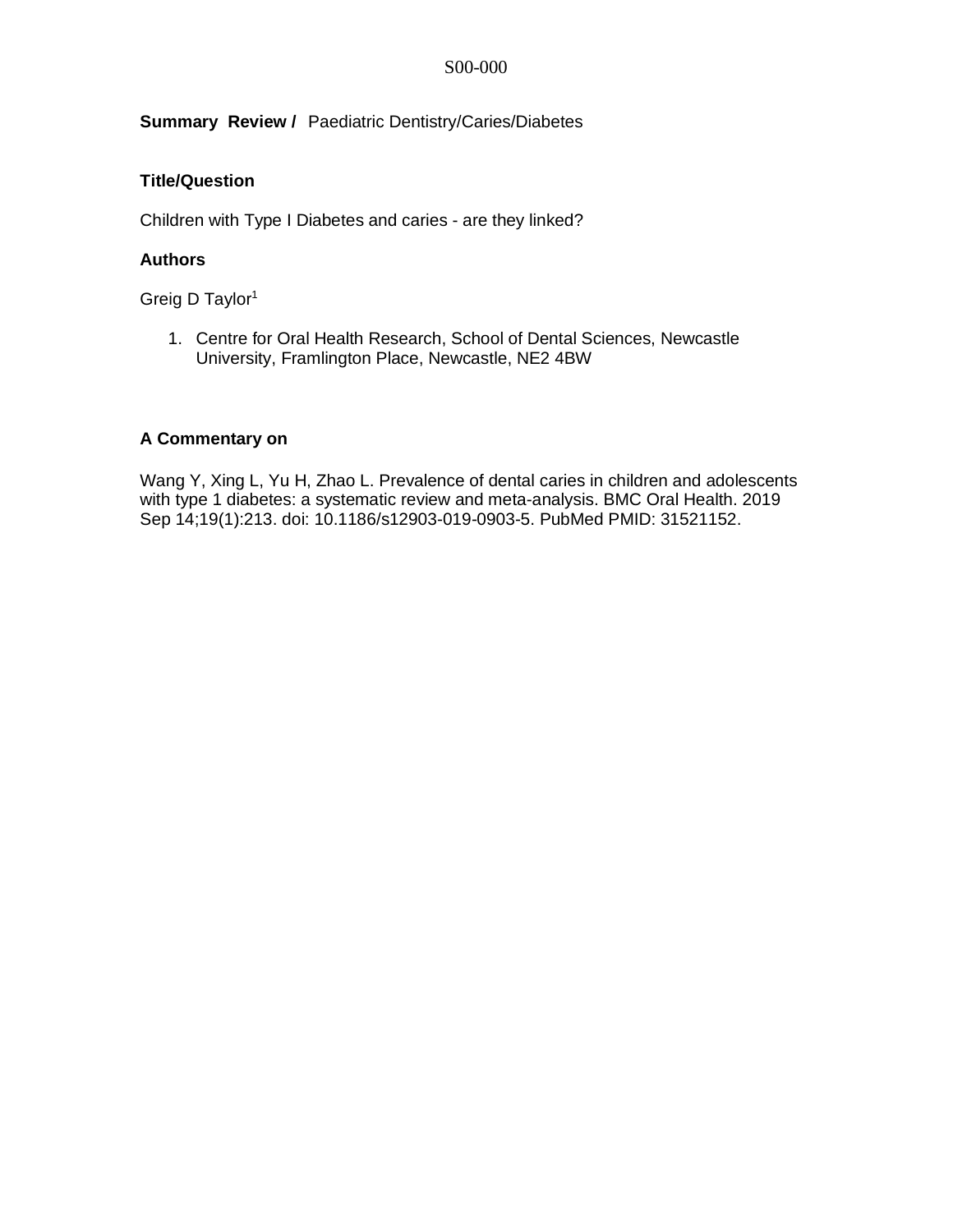#### **Data sources**

PubMed, EMBASE and China National Knowledge Infrastructure. Manual review of reference list of included studies

#### **Study selection**

Cross-sectional studies or the first evaluation of longitudinal studies that were conducted on patients (<18 years old) with a known diagnosis of Type I Diabetes Mellitus (DM). The primary outcome was prevalence of dental caries.

### **Data extraction and synthesis**

Selection of studies, data extraction and risk of bias assessment was performed, independently, by two members of the review team. Inter-rater reliability (kappa =  $0.68$ ) was provided. Disagreements were resolved by consensus. The modified Newcastle-Ottawa scale, modified specifically to this review, was used to assess study quality and bias. Where appropriate, data was pooled, and analysed using a random-effects model. Subgroup analyses were carried out where possible.

### **Results**

488 potential articles were screened. 83 full-text articles were reviewed with 10, involving a total of 538 patients, included in the meta-analysis. Seven studies were adjudged to be of high quality and three low quality using the modified Newcastle-Ottawa scale used.

Overall pooled prevalence of dental caries, among children and adolescents with Type I DM, was 67% (95%CI: 0.56-0.77%; *I <sup>2</sup>* = 83%; p<0.01). Subgroup analyses (geographic location and diabetic control) highlighted pooled prevalence was highest at 84% (95%CI: 0.67-0.94%;  $\ell$  = 49%; p=0.16) in South America and 66% (95%CI: 0.43-0.83%;  $\ell$  = 87%; p<0.01) in those with bad diabetic control.

## **Conclusions**

Caries prevalence is high among children and adolescents with Type I DM. Diabetic children and adolescents need to be regularly screened for dental disease. Consistent preventive measures are required, from all healthcare professionals involved in the care of these patients, to ensure a balance in struck between optimum oral health and diabetic control for these patients.

#### **GRADE Rating: Medium**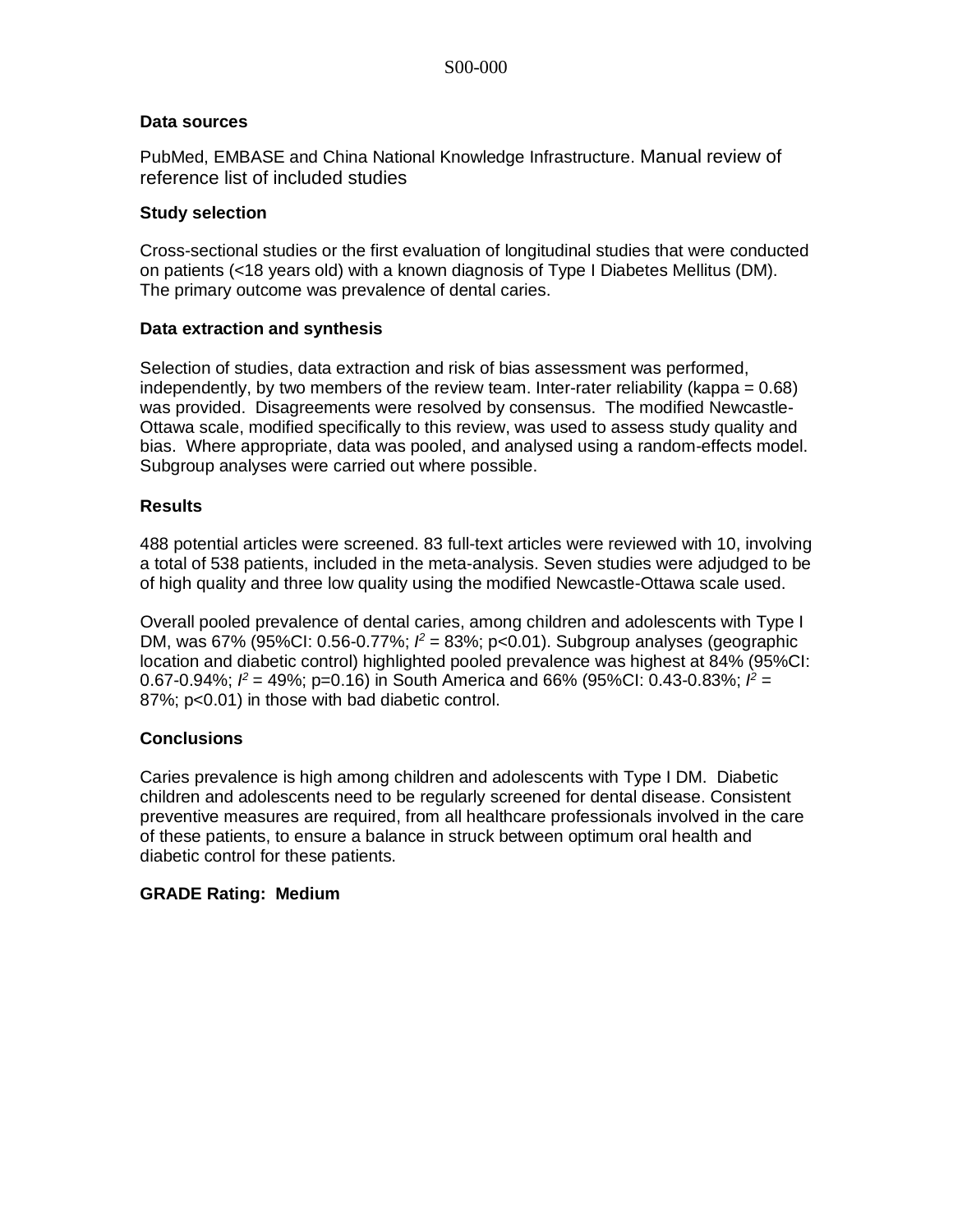### **Commentary**

Type I diabetes mellitus (DM) is an autoimmune condition that prevents the body from producing enough insulin to regulate blood glucose levels. It is approximated that 32,400 children under the age of 19 have Type 1 DM in the UK and if not managed can have detrimental consequences<sup>1</sup>.

The relationship between dental caries and diabetes is complex with no causal links identified<sup>2</sup>. It is more common to think of Type II DM children being at higher risk of developing dental caries, due to the intake of carbohydrate-rich foods, when compared to those with Type I DM. However, Type I DM patients are still likely to be exposed to these dietary conditions but have the addition of diminished salivary flow and buffering capacity, associated with Type I DM, which significantly increases their caries risk<sup>2</sup>.

This meta-analysis appears to be the first to attempt to highlight overall dental caries prevalence for patients with Type 1 DM in children and adolescents. The search strategy is very clear, using appropriate MeSH terms, however the authors have narrowed their search to only Medline/EMBASE, a national Chinese database and conference abstracts. Additional databases, Cochrane registers and other forms of grey literature could have been explored.

Eligibility criteria for potential studies is clearly presented however more information on what the authors would accept as a validated diagnosis of Type I DM would have been beneficial as this is likely to differ between studies and countries. The authors have explained why they have excluded case reports and case-control studies and as this review is estimating prevalence of caries in a Type I diabetic cohort, this seems appropriate. To their credit, conference abstracts have been included however, as a reader you have to assume only prospective cohort studies were included from these abstracts.

Data extraction was performed independently by two reviewers, with disagreements being resolved by consensus. Inter-rater reliability score of 0.68 was provided, which is good, however I do wonder why a third reviewer wasn't used when disagreements were noted. Quality assessment was undertaken using a modified Newcastle-Ottawa scale (NOS). Modifying the NOS scale, to be relevant to the research question, is accepted practice for the study designs included and their findings are clearly provided in appendix 4.

A PRISMA checklist and flow diagram are helpful to the reader with key characteristics of the included studies provided in table 1. Unfortunately, inconsistencies in the way the data is presented makes interpreting this table quite challenging. What is apparent is the relatively small sample sizes in each of the studies, and the authors do address this as a limitation to their review.

The overall pooled prevalence is 67% with the authors suggesting this is far greater than epidemiological data obtained for children of similar age in the US. However, 67% is obtained when all dental caries measurements (dmft, DMFT, dmft/DMFT, DFS and dfs/DFS) were used. Given the lack of studies that assessed dmft, I feel it would have been better to either exclude these or treat the primary and permanent detention separately in their analysis. The pooled prevalence dropped to 62% when studies that only used DMFT were included. This is much closer to the reported figure of 58% in the